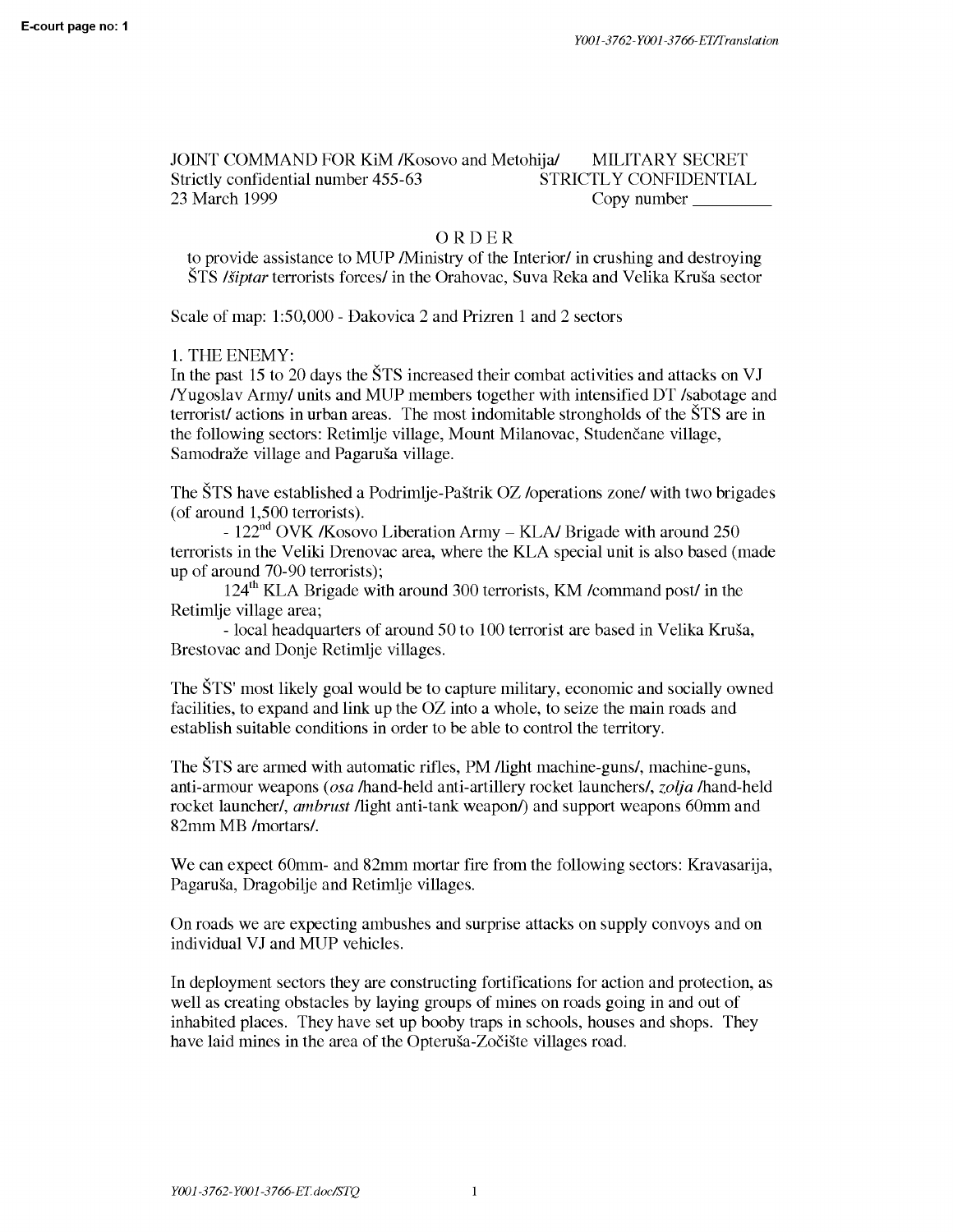We are expecting that the  $\text{STS}$  will put up fierce resistance on the axes of the VJ and MUP attacks, and the resistance will weaken when they lose their positions and suffer casualties, when they will abandon their positions and facilities.

# 2. PrK /Pristina Corps/ Assignment:

With reinforcements and armed *non-siptar* population from KiM, the PrK is assisting the MUP crushing and destroying STS in the zone of responsibility.

Task: To support MUP forces in blocking, crushing and destroying STS in the general area of Orahovac, Suva Reka and Velika Krusa. At the same time, secure the DG /state borders/ and prevent  $\overline{S}$ TS from infiltrating by closing off the routes from the Republic of Albania and Republic of Macedonia; secure all military facilities, communications and /ensure/ combat monitoring and control of the territory. Use part of the forces to prevent the overflow and withdrawal of STS from the Malisevo area to Podrimlje.

KM in the sector: the Pristina PrK Command building.

# 3. NEIGHBOURS:

3.1. The NK /Nis Corps/ engages its forces in its original zone on securing the DG towards the Republic of Macedonia, on preventing STS from infiltrating the PrK zone from the /?Pčinja/ district and spilling over from the Kim area into the /?Pčinja/ district. Breaking up and destroying  $\text{\r{STS}}$  in the Pčinja district, ready to cooperate with the PrK.

3.2. The  $2<sup>nd</sup>$  /?Battalion/ of the  $203<sup>rd</sup>$  mabr /mixed artillery brigade/ shall set up an AAG-3 /army artillery group/. Its assignment: to support PrK forces from the Kursumlijska Banja area on demand.

# 4. DECISION:

I have decided: To support the MUP forces in their attack by engaging our g/s /main forces/ on the following axes: Velika Hoca-Retimlje-Donje Retimlje villages, Bela Crkva-Mala Hoča- Velika Kruša villages and Raštane-Studenčane-Neprebište villages; /by engaging/ our p/s /auxiliary forces/ on the axes of: Slapuzane-Semetiste-Kostrce villages; and a blockade on the following line: Velika Krusa-Mala Krusa-Pirane-Donja Srbica-Smac-Vistra-Trnje villages.

Goal: To block the STS in the general area of the villages of Brestovac, Opterusa, Celine, Velika Krusa, Mala Krusa, Randubrava, Pirane, Retimlje, Dobrodeljane, Studenčane, Slapužane and Semetište.

Break up and destroy STS on their axis of attack from the all-round support point.

Prevent STS from spilling over or withdrawing from the Malisevo area to Podrimlje area with part of our forces.

/?Furthermore,/ ensure the passability of main communications and combat monitoring and control of the territory.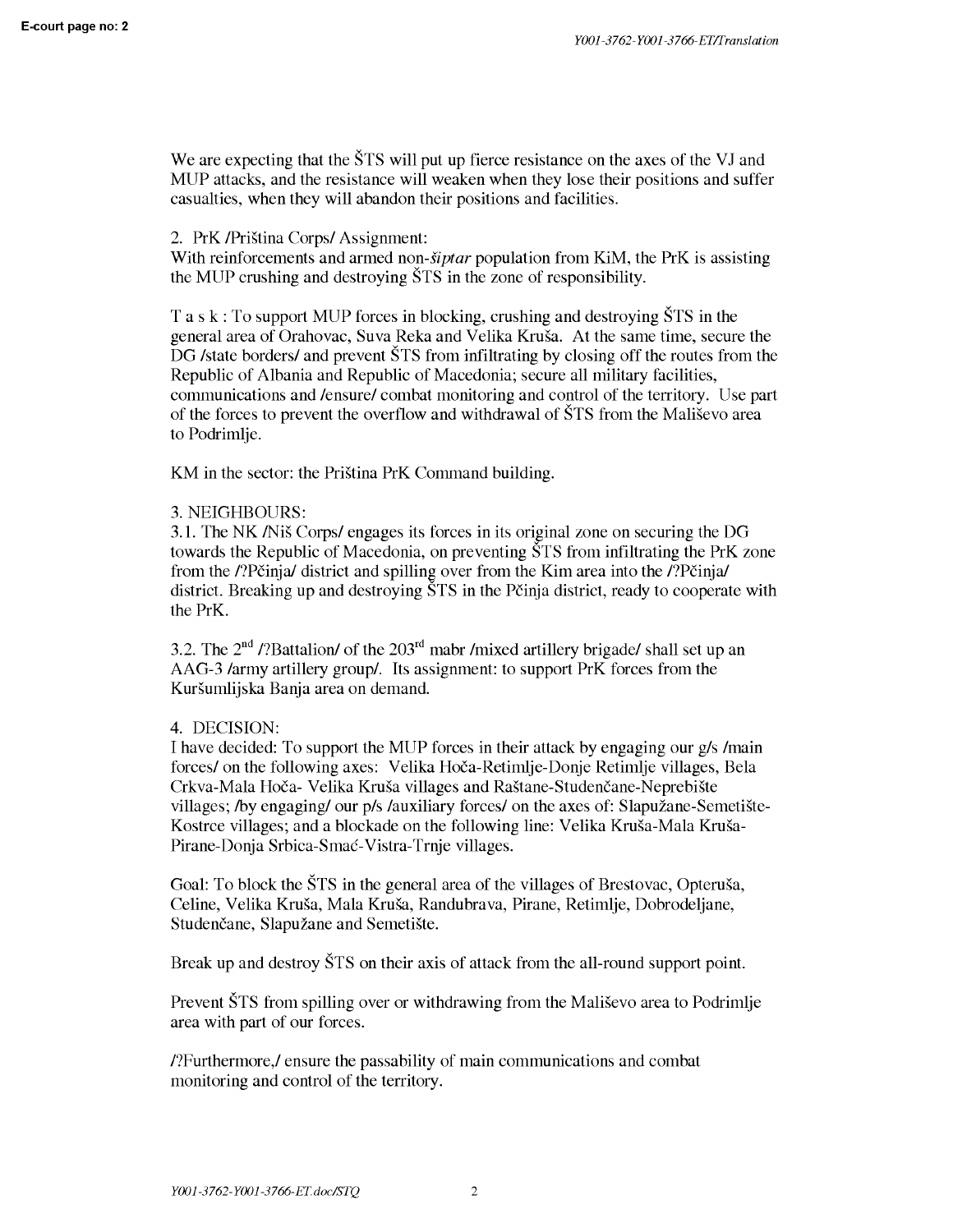Combat operations should last one or two days.

Combat disposition:

- troops for the breaking up and destruction of STS;
- troops for blockades;
- troops for support;
- troops for securing communications and controlling the territory;
- troops for securing b/d /combat operations/; and
- troops for command and communications.

Readiness: To break up and destroy STS at 0500 hours on 25 March 1999.

5. TASKS ASSIGNED TO UNITS:

5.1. 549<sup>th</sup> mtbr /motorised brigade/ (549<sup>th</sup> BG /?combat groups/ 1, 2, 5, 6 and 7): bring /?them/ in from the deployment area to the following blockade line: the villages of Bela Crkva-Velika Hoča-Zočište-Raštane-Lešane-Basarina-Toplike-Moriza.

Task: In a joint action with the VJ and MUP carry out an /?all-out/ attack from the all-round support point on the following axes: the villages of Bela Crkva, Mala Hoca-Velika Kruša, Velika Hoča-Brestovac-Mala Hoča, Zočište-Donje Retimlje, Raštane-Studenčane-Neprebište, Velika Kruša-Randubrava and Lapužane-Smetište.

The more immediate task is to break up and destroy the  $\text{\r{STS}}$  in the following areas: the villages of Celina, Velika Krusa, Mala Krusa, Pirane, Zajic, Medvece, Opterusa, Studenčane, Slapužane and Pećane.

Continue the attack, destroy the remaining STS on the axes of attack and the next task is to break through to the following line: the villages of Mala Krusa-Nogavac-Randubrava-Donje Retimlje-Mamuša-Neprebište-Samodraže-Semetište.

Use part of the forces to prevent the STS from withdrawing to the Podrimlje area.

Furthermore, ensure the passability of the main communications and combat monitoring and control of the territory.

KM in the area: Velika Hoča village.

5.2. 243<sup>rd</sup> mbr /mechanised brigade/  $(243<sup>rd</sup> BG-1)$ : bring /the BG/ in from the deployment area along the Dulje-Birac route and from the tt /trig point/ 656-tt 598 line in order to support the MUP forces in their offensive.

Task: To support the MUP forces in breaking up and destroying STS on the axis of Slapuzane-Semetiste-Kostrce villages; the more immediate tasks is to break through onto the Grab-Pecane villages line.

Continue the attack, destroy all remaining STS and the next task is to capture the Vrela-tt 574 line.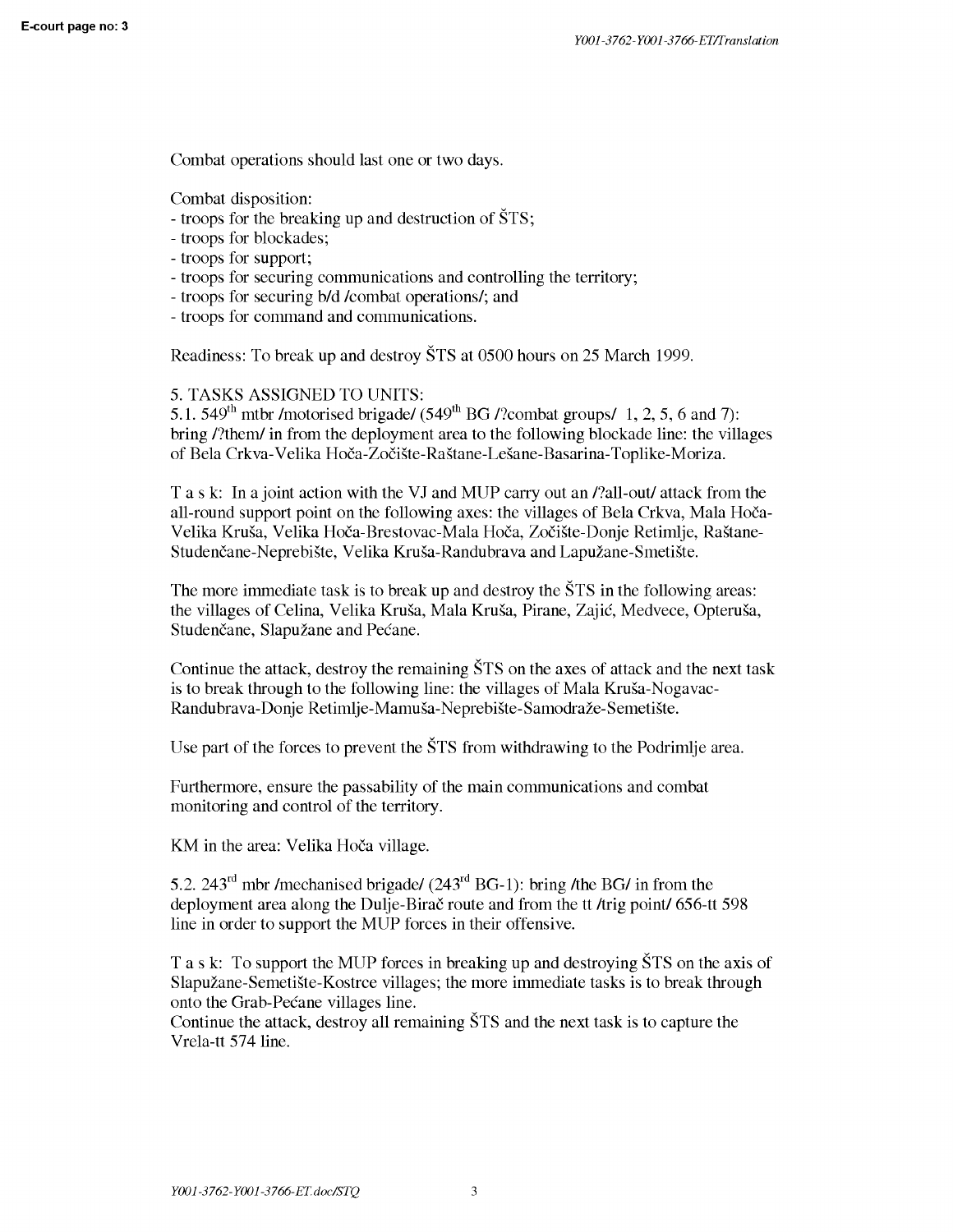Use part of the forces to link up with the  $549<sup>th</sup>$  mtbr /motorised brigade/. Furthermore, secure the line reached and ensure combat monitoring and control of the area.

KM in the area: Birač.

#### 6. INTELLIGENCE SUPPORT:

The focus of intelligence support shall be on direct reconnaissance of the strength, complement and deployment of DTS /sabotage and terrorist forces/ on the axes of attack.

Special attention shall be paid in order to keep data and documents safely from getting lost and the protection and transmission of orders through communications.

#### 7. SECURITY SUPPORT:

While executing tasks, take measures to protect personnel and SRT /combat hardware/ as ordered. Take special measures in order to prevent booby traps causing casualties and to prevent casualties when opening fire during blockades of STS in inhabited places.

#### 8. COMBAT SECURITY:

During offensive operations, ensure appropriate deployment to prevent surprise terrorist operations and make every effort to protect wing and flank.

During attacks, focus security on protecting combat vehicles from STS close-range operations, especially in inhabited places and woodland.

## 9. MORAL AND PSYCHOLOGICAL SUPPORT:

When preparing to carry out tasks, all units must be undergo moral and psychological preparation in order to ensure that personnel is motivated and ready to execute tasks.

Stress the importance of proper conduct towards loyal civilian population, especially towards refugee convoys and private property. Deal with the members of the media in the spirit of the orders that have been issued. Open fire at buildings from which STS operate. During combat prohibit entry into houses and other buildings in the field.

#### 10. LOGISTIC SUPPORT:

PoOb /Logistics Support/ and reinforcement units shall deal with the commands of engaged units through its own troops and equipment.

The following may be used in order to complete tasks:

- two b/k /combat sets/ for infantry and one b/k for other weapons;

- 0.5 p/r /tankful/ for all motor vehicles.

The repair to seriously damaged TMS /materiel and technical equipment/ shall be done by your own troops and with your own equipment with the support of the 202<sup>nd</sup> PoB /Logistics Base/.